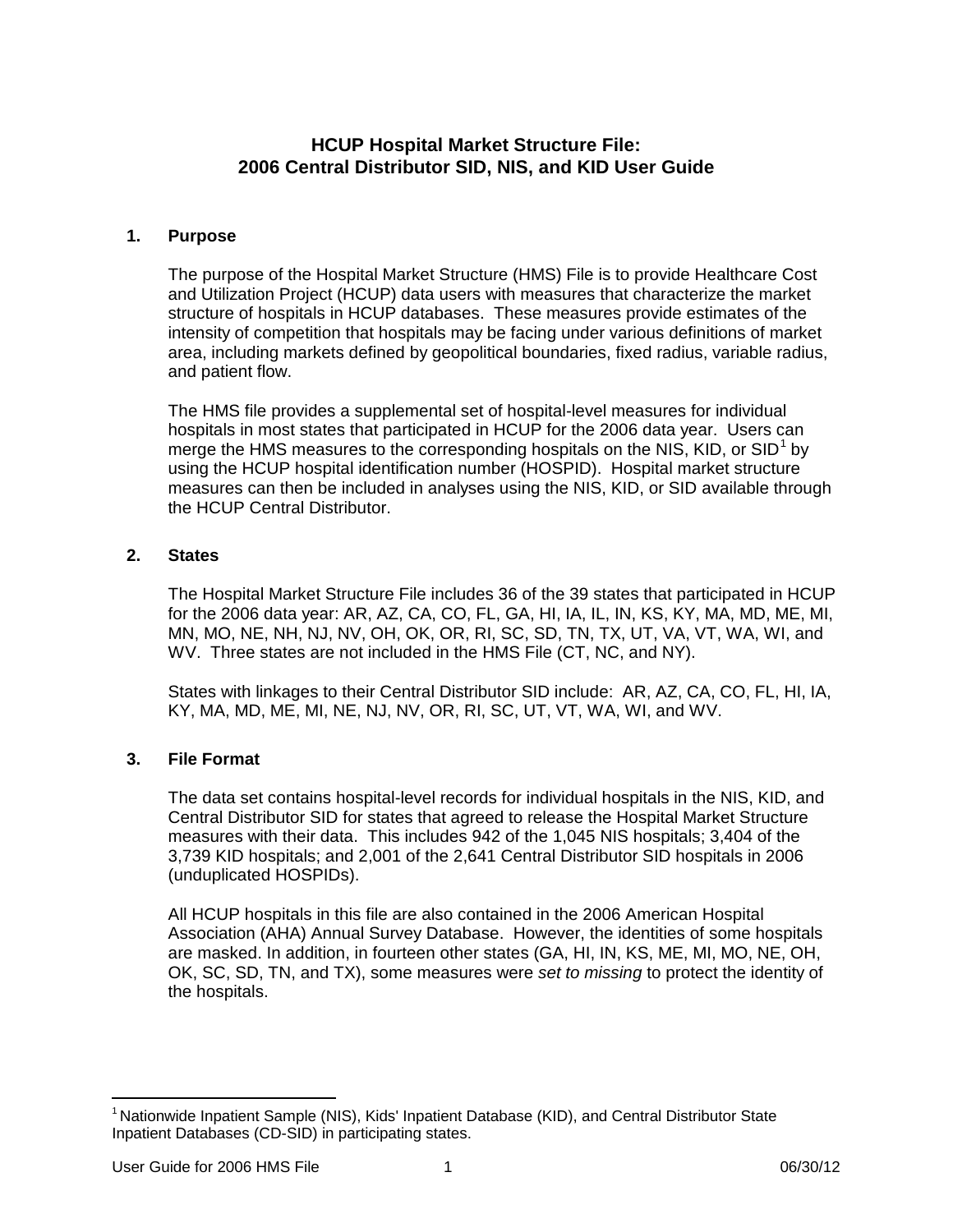#### **4. Linking to HCUP Inpatient Databases**

The HMS File includes flags that indicate whether a hospital is available in the HCUP NIS, KID, or Central Distributor SID. These data elements aid in linking the file to the HCUP inpatient databases.

**NIS and KID**: Thirty-five of the 36 states in the Hospital Market Structure File participated in the 2006 NIS and KID and a sample of their hospitals is included in each of these HCUP nationwide databases.

For the NIS, users should first select hospitals from the Hospital Market Structure File where NIS=1 and then link the resulting Hospital Market Structure measures to the NIS by HOSPID.

For the KID, users should first select hospitals from the Hospital Market Structure File where KID=1 and then link the resulting Hospital Market Structure File measures to the KID by HOSPID.

**SID:** Twenty-five states participated in the 2006 Central Distributor SID at the time the files were created, and 23 of these states agreed to release the market structure measures with their Central Distributor SID data. The complete enumeration of hospitals from each of the 23 states is included in the Hospital Market Structure File.

For the Central Distributor SID, users should first select hospitals from the Hospital Market Structure File where CD\_SID=1 and STATE=pc, where "pc" is the state postal code for the corresponding Central Distributor SID. Users should then link the resulting Hospital Market Structure file to the Central Distributor SID by HOSPID.

#### **5. Internal Validation**

The HCUP Hospital Market Structure measures are based on the methods of Wong, Zhan, and Mutter (2005). More information can be found in the peer-reviewed article: Wong HS, Zhan C, and Mutter R. "Do Different Measures of Hospital Competition Matter in Empirical Investigations of Hospital Behavior?" *Review of Industrial Organization* 26: 61-87, 2005. A copy of the article may be obtained through AHRQ's online publication request service at<http://www.ahrq.gov/news/pubcat/pubcat.htm> by providing the AHRQ Publication Number, 05-R050.

Refinements to the methods employed by Wong, Zhan, and Mutter (2005) are noted below. The measures developed for 2003 were compared with the corresponding measures developed when 1997 data was used in the study noted previously. Measures across the two time periods are consistent.

Users of the HCUP Hospital Market Structure measures should cite Wong, Zhan, and Mutter (2005) in their work.

#### **6. Market Definitions for HMS Measures**

For each market definition, the HCUP Hospital Market Structure File contains two broad measures of the intensity of hospital competition: the number of hospitals in the market (N) and the Herfindahl-Hirschman Index (HHI). HHI is the sum of squared market shares for all of the hospitals in the market. A hospital's market share is calculated as the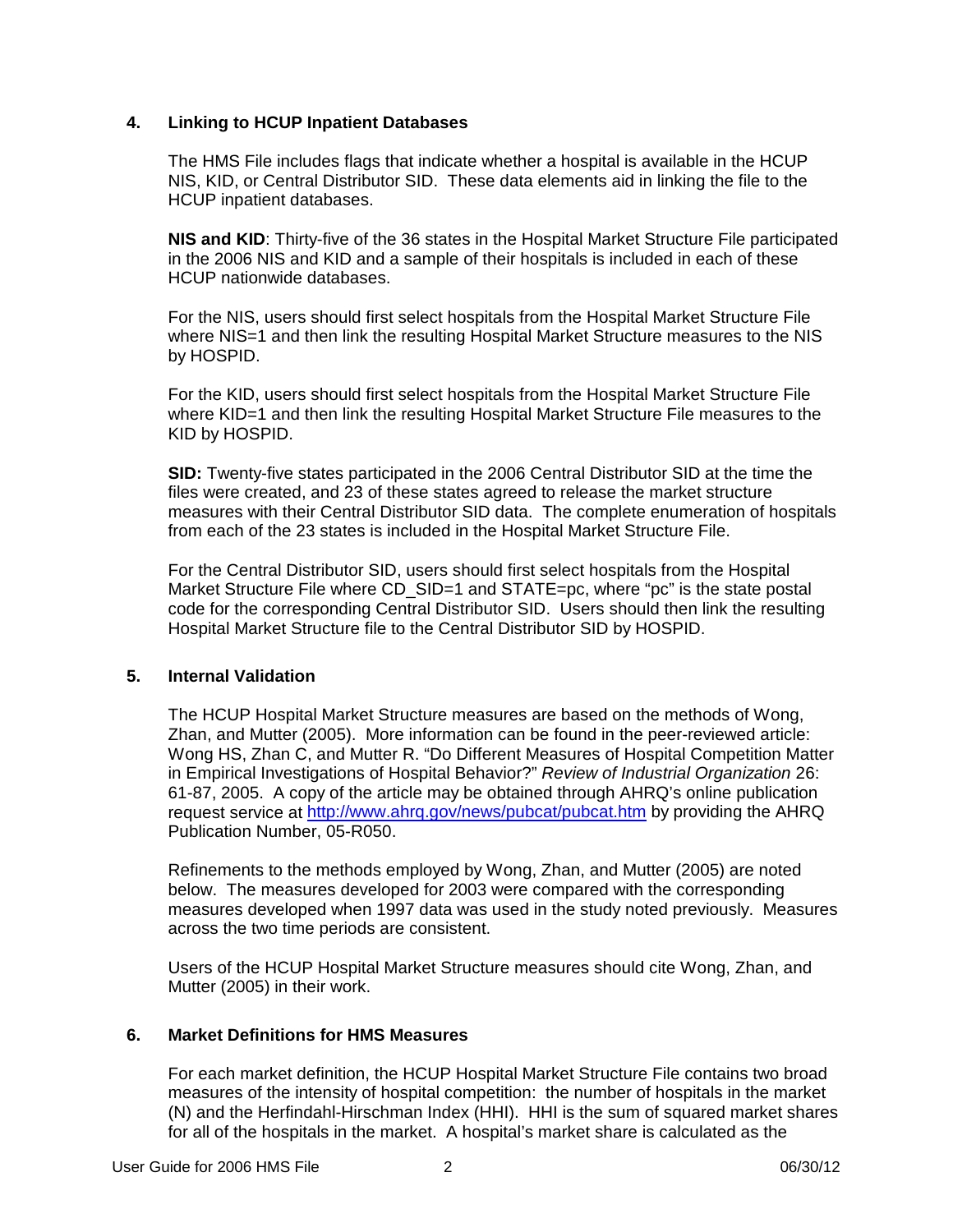number of discharges from that hospital divided by the total number of discharges from all hospitals in the market.

Hospital markets are defined by four different approaches: geopolitical boundaries, fixed radius, variable radius, and patient flow. A brief description of each approach follows. For further details, please see Wong, Zhan, and Mutter (2005).

A. Geopolitical Boundaries

Markets defined by geopolitical boundaries are based on counties, Metropolitan Statistical Areas (MSA), Health Service Areas (HSA), and Core-Based Statistical Areas (CBSA). The county for each hospital was obtained from the AHA 2006 Annual Survey Database. HSA values were obtained from the 2007 Area Resource File (ARF). The MSA values and CBSA codes were obtained from the HCUP 2006 Historical Urban/Rural – County (HUR-C) file.

B. Fixed Radius

Under the fixed radius market definition, every hospital is assigned a unique market area, which is the region enclosed by a circle centered on the hospital and defined by a 15-mile radius. Hospital coordinates (i.e., longitude and latitude information) were obtained from the ArcView GIS.

C. Variable Radius

The variable radius market definition allows the radius to vary for each hospital so that it captures 75% of the hospital's discharges (or 90%, depending on the market definition used). For each hospital, we calculated the distance between the hospital and the patient ZIP Codes that it served, and ranked patient ZIP Codes according to the distance, in ascending order. Patient ZIP Codes were obtained from the HCUP SID data. We then aggregated the discharges in each ZIP Code until 75% (or 90%) of the hospital's discharges were captured. The distance between the hospital and the last ZIP Code to achieve this cutoff was the *variable radius*. Under each market definition, the number of hospitals and the HHI are reported.

D. Patient Flow

The patient flow approach defines a hospital's market as the collection of ZIP Codes that send a nontrivial amount of patients to the hospital, and that collectively account for 75%, 90%, or 95% of a hospital's discharges. For each patient ZIP Code, we first obtained the number of unique hospitals that served that ZIP Code and then ranked these hospitals in descending order of discharges in that ZIP Code. Next, we aggregated the discharges of hospitals until 75% (or 90% or 95%) of the ZIP Code's discharges were captured. The corresponding number of hospitals needed to achieve this level was the market structure measure for the ZIP Code. Third, for each hospital, we calculated the proportion of this hospital's discharges that came from each ZIP Code. That hospital's measure was the sum of ZIP-level measures weighted by the proportion of the hospital's discharges to that ZIP Code. HHI did not vary materially by 75%, 90%, or 95% of a hospital's discharges. Therefore, although we report separate measures for N, we only report one HHI measure.